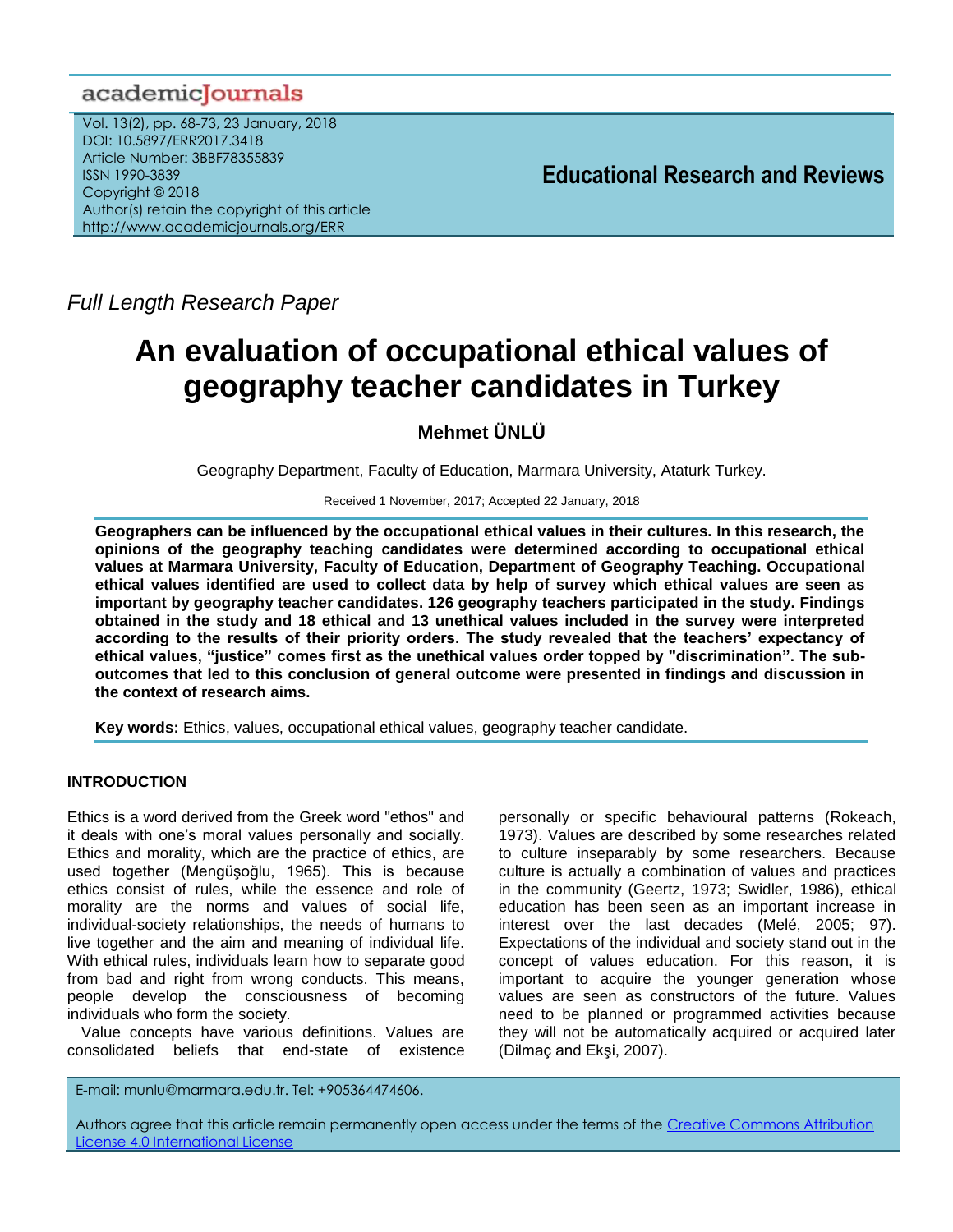People try to use their learning background and educational knowledge as a tool to meet their needs and solve their problems. Education is affected by the social, cultural, political and economic conditions of the society where it is given. It contains national and global values. Individuals who shape their old or new behaviour develop a new behaviour, which is part of training. The process of education and training is a continuous activity; it started with the existence of humans. Educational process is planned by teachers in schools; therefore, teachers play an important role in education. Qualified and eligible teachers affect students positively. They make students who are the leaders of tomorrow qualify by inculcating in them the cultural values of the country in which they live. In this context, it is important that teachers with good cultural values lead the society.

School has a special role to play in the formation of national and democratic environment in society. It is one thing to know and another thing to have the ability to teach. For this reason, teaching is a profession that requires special education (Binbaşı, 2009). Teachers need to be well equipped with the educational environment and educators to deliver value education completely well. Teacher candidates who choose this profession should at least be well equipped as teachers, because they must have the values expected of tomorrow's teachers and have comprehensive knowledge of value education. In this sense, their ethical expectations must be high too.

Temperament, habit, character, is the plural form of morality that contains the spiritual principles and rules observed in interpersonal relations. The influence of morality and its sanction and compelling power are one"s conscience. People see their feelings, thoughts, behaviours, attitudes and actions as right or wrong, good or bad and positive or negative by listening to the voice of their conscience. Thus, people ensure balance, order, control and harmony between themselves and others (Köknel, 1996).

Moral values may change from one society to another. Therefore, every society wants to know and applies its own values and ethical values. This can be obtained through education. Education is the act of introducing and conveying scientific, social and cultural facts to society from the earliest ages. Teachers carry out this systematically and legally. Teachers are the legal representatives and practitioners of education. That is why it is important for candidate teachers to have ethical values.

# **Occupational ethics and ethical values in geography teaching**

Occupational ethics is a set of principles that regulate people"s conducts in their profession (Şentürk, 2009).

Occupational ethics is the guiding principle for professionals; it explains the basic rules guiding any profession. Therefore, occupational ethics foresees that a profession should be carried out by competent people in accordance with the profession"s needs, merits and dignity (MEB, 2016). Fulfilling the profession ethics is a question of attitude as to whether it conforms to those ethical rules or not. By observing the occupational ethics, the interests of the profession are protected and the requests of the service members and recipients can be fulfilled appropriately.

In terms of occupational ethics, whether a conduct is ethical or not is limited by that profession"s basic ethical values; examples: the correctness of one"s behaviour, its fairness and the public approval of this behaviour or your acceptance of the mentioned behaviour done to you. "Is this my behaviour legal? If I was not in this profession, could I do it? Are these extra benefits given in any profession proper, like getting sick report when one is not sick, leaving classes constantly due to personal affairs, reflecting one"s problems happening at home or social environment to one"s students? Can one do these conducts in private sector? These unethical conducts such as discrimination, cronyism, bribery, psychological pressure, neglect, exploitation, selfishness, violence, insult, malpractice, failure to do business, request for donation and help, embezzlement and gossip can be assessed based on the ethical occupational values.

It is the duty of teachers to provide education and training service in a professional manner and it is the right of the person doing it to make a living out of it. So, teaching is the mission of an individual, who chooses this profession, aims to teach and makes a living from it. Teacher candidates acquire systematic academic knowledge and skills in relevant departments of faculties and colleges to learn how to teach. Teacher candidates are required to obtain university qualifications by receiving 15 to 20% of the total courses in world knowledge, 50 to 60% in field information and 25 to 30% in professional teaching knowledge. He/she must also obtain ethical values determined legally and socially.

It is a fact that teachers are important in the deterioration or amelioration of the ethical structure of the society in which they live. As training leaders, teachers must be a model to the society with their own conducts. They need to be aware of the necessity of setting standards for the society. Otherwise, wrong doing would become a normal conduct for them and this causes trouble for both individuals and society (Pelit and Güçer, 2006). This is because teachers are teachers of all other professions. This means that they are always respected by all segments and professions of the society. Teaching in society is accepted as a sacred duty with guiding educative role. The sacredness of the occupational ethics forces and helps teachers to be qualified and sensible to ethical values.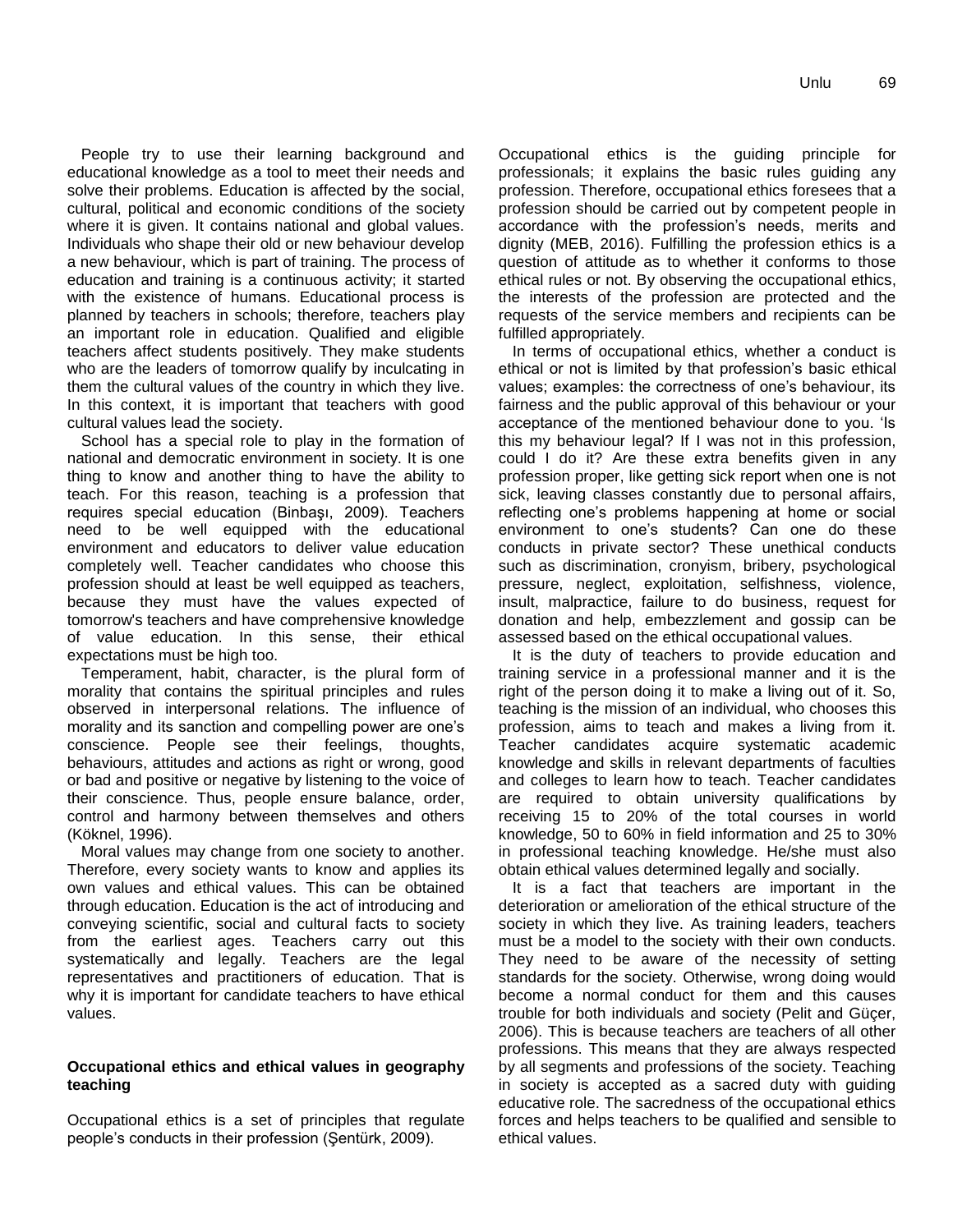The professional principles of teachers consist of professionalism, respect, honesty, justice, responsibility, and tolerance (Aydın, 2015b). The responsibilities of teachers are not only restricted to themselves; they are also responsible for students and their families, colleagues, the institution where they work and the society in the wider frame. In this respect, teaching ethics has more responsibilities and liabilities than other professions. To standardize and make clear these responsibilities and liabilities, Ministry of National Education issued a circular under the heading Occupational Ethics Principles for Educators in 24.06.2015. Occupational ethics are gathered under the following headings in this circular: relations with the students, relations concerning occupational ethics, relations between educators and students' parents, school administrations and the society, school administrators and teachers and students and parents (MEB, 2015). Standards to be followed include: teachers should focus on the character development of students and have a broad world knowledge. Also, they must be professionally sufficient, be able to use self-renewing techniques, use appropriate teaching techniques, be able to use the developing teaching tools in education, and be able to identify the needs of students correctly. They must establish right relationship among the school, family and community, have a good understanding of the relationship between the philosophy of education of the country and its teaching and be able to put it into practice and be able to use the skills and abilities to the fullest (Örenel, 2005).

The implications of the major changes in geographical thought in discipline, has an influence on geography education. Just as in every discipline, geography can influence citizenship education by contributing to the education of values. Geography teachers' interest in ethical values" education has been a very important part of the history of geography teaching since the 1970s (Slater, 2001). The essence of the geography is embedded with values related to what are significant in terms of perspective and content. Some values are based on ideological and conceptual frameworks that give more priority than others such as scientific objectivity and social justice. Some educational concepts used to teach geography can be values under another name. Values can be based on a variety of educational perspectives, including liberal and constructivist paradigms. General educational objectives are always part of our specific geographic training goals (Slater, 1998).

This study is mainly interested in value-loaded content and analysis. This is obvious if someone thinks about ideological frameworks for geography. All geography is about values and preferences related to means and purposes. However, geography has many issues that give rise to the need for a discussion of rightness and

wrongness in its field (Slater, 2001). Katılmış and Balcı (2017), aimed to determine opinions of the geography teachers towards values education. The findings of this study have shown that the participants emphasize that the teacher should be a role model within the classroom activities. Morgan (2000) notes that in recent years, geographers have pointed out the role of geography in the citizenship, within which lie concepts of identity, inclusion and exclusion.

Geography provides other attitudes and values of geography as well as teaching ethics. These attitudes and values are included in the Geography Lesson Curriculum (CDÖP in original), which brings students" responsibilities in terms of having geographical awareness about our country and the world. These include the following:

(1) Using space correctly and effectively by understanding the factors of nature and human,

(2) Thinking about the future by paying attention to the quality of the environment,

(3) Raising individuals who are faithful to national values and protect their country,

(4) Having a sense of responsibility of protecting the world and humanity,

(5) Understanding the ecological, economic, social and political relations formed by human and nature relations; being aware of the interactions of people, places and environments around the world,

(6) Providing better opportunities for future generations and ensuring that they are raised as conscious citizens.

Attitudes and values are significant elements of the CDÖP. Attitude is the tendency of an individual, not the behaviour that can be observed; it is a condition that controls one"s behaviour. Value is the common thought, aims, basic moral principles or beliefs that are accepted by the majority of the members of a group. It will be useful to keep attitudes and behaviour such as values and attitudes, solidarity, tolerance, being scientific, love, respect for individual differences, sensitivity, patriotism, peace, aesthetics, responsibility in the CDÖP (2005) within the perception of geography. It is stated that students should develop the feelings of love, respect and appreciation for people who serve Turkey, Turkish flag, Turkish army and its homeland (MEB, 2005). These values will primarily serve to protect, maintain and develop the space and spatial characteristics, which constitute the main subject of geography. They support people in learning their homeland by loving it, learning and accepting its values. As emphasized in the general aims of geography education, the social development and citizenship responsibilities of students are backed up in the CDÖP and also value education together with all the elements of the program is reinforced. In this sense, from geographical consciousness, attitudes concerning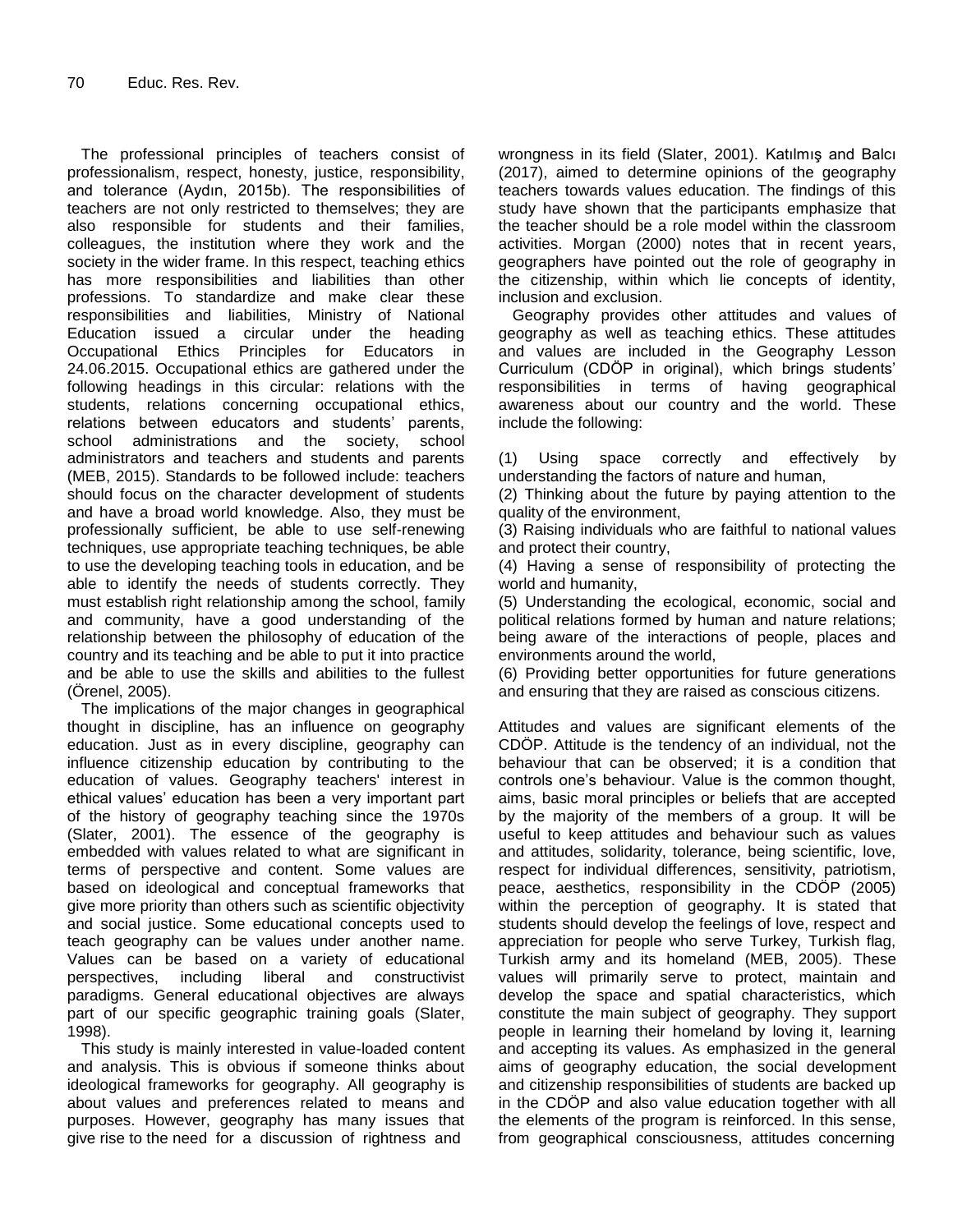**Table 1.** Demographic characteristics of the students.

| Gender      |     |               |    |  |  |  |
|-------------|-----|---------------|----|--|--|--|
| <b>Male</b> |     | <b>Female</b> |    |  |  |  |
|             | %   |               | %  |  |  |  |
| 60          | 7.6 | 66            | ຂາ |  |  |  |

nature and human are the requirements that will be developed through the program (Ünlü, 2014). The occupational ethics of geography teachers must include these values mentioned earlier.

The direction of the study determines that it is expected of the geography teacher candidates that prepare personals for the future to have good morals and values. This article selectively investigates priority order of occupational ethical values of geography teacher candidates in Turkey.

#### **METHODOLOGY**

In the study, survey was used to collect data. The sample of the study consists of students of geography teaching department, Ataturk Faculty of Education at Marmara University in Turkey. It was applied to all geography students receiving training in 2016- 2017. The data collection tool used in the study was developed by the researcher Aydın (2015a).

This study was designed according to opinions of the geography teacher candidates focusing on been previously educated about ethical values. The behaviour observed correctly in occupational ethics is defined as ethical; otherwise, it is defined as unethical. The secondary focus was on the examination of occupational ethical values. A third focus was on the investigation of occupational unethical values. Particularly, the following research questions guide this exploration:

(1) Are geography teacher candidates already trained in occupational ethics education?

(2) Which occupational ethical values should be found in the geography teacher according to priority order?

(3) Which occupational unethical values should not be found in the geography teacher according to priority order?

Table 1 shows the distribution of the sample by gender. Female 66 (52.4%) and male 60 (47.6%) teacher candidates totalling 126 participated in the study.

### **FINDINGS AND INTERPRETATION**

Geography teacher candidates 33 (26.2%) had not previously been trained on occupational ethics education, while 93 (73.8%) were previously trained in occupational ethics.

In the study, 18 ethical and 13 unethical values included in the survey were interpreted according to the results of their mean values. The distribution of the results is shown in Table 2.

To make clear the expectations of teacher candidates" occupational ethical values, an order of the importance of ethical and unethical behaviors was made (Table 2). Here, the most important ethical value is the sense of justice, with 2.71. Later concepts are seen to be collected at certain values. Values around 6 are honesty and integrity, respect, and equality. Values around 8 are neutrality, democracy, remuneration, tolerance, love, justification, and freedom. Around 10 values, responsibility is positive human relationships and openness. The last cluster"s concepts include: humanism, resistance to illegal orders, loyalty to the institution, raising the standards of the service and lastly springiness with 14.93 in order of importance.

According to the order of priority of non-ethical behaviours, discrimination (4.27) is in the first place. Then favouritism, bribery, malpractice and violence follow. Another group consists of violence, insult and neglect of one's duties followed by exploitation, mobbing, and embezzlement. In the last group, selfishness, neglect and gossip (8.98) were listed.

The concept of "justice" comes first in the ethical behaviours and its opposite meaning "discrimination" also comes first in its ranking. Likewise, "honesty and accuracy" and its opposite favouritism get the same position in their rankings. This indicates that teacher candidates" answers are consistent and this helps to raise the reliability of the study.

# **CONCLUSION AND SUGGESTIONS**

In recent years, values education has been an issue discussed frequently in academic and popular publications. In this study, the priority order of occupational ethics values is determined by geography teacher candidates.

In the order of teacher candidates' expectation of ethical values, "justice" comes first as the unethical values order topped by "discrimination".

It has been determined that a geography teacher candidates attach great importance to the value of justice in the sense of occupational ethics and then honesty and accuracy, respect, equality, impartiality, democracy, doing justice, tolerance, love, right and freedom, responsibility, positive human relationships, openness, humanism, resisting to illegal orders, commitment to institution, raising service standards, and springiness. However, candidates place importance on discrimination, favouritism, bribe, malpractice, violence, insult, not perform duly one's duties, exploitation, mobbing, embezzlement, selfishness, neglect, and gossip as unethical values, respectively.

The values about occupational ethical and unethical values put forward by the geography teacher candidates and their implementation will raise expectations on forming an equitable and fair education considering the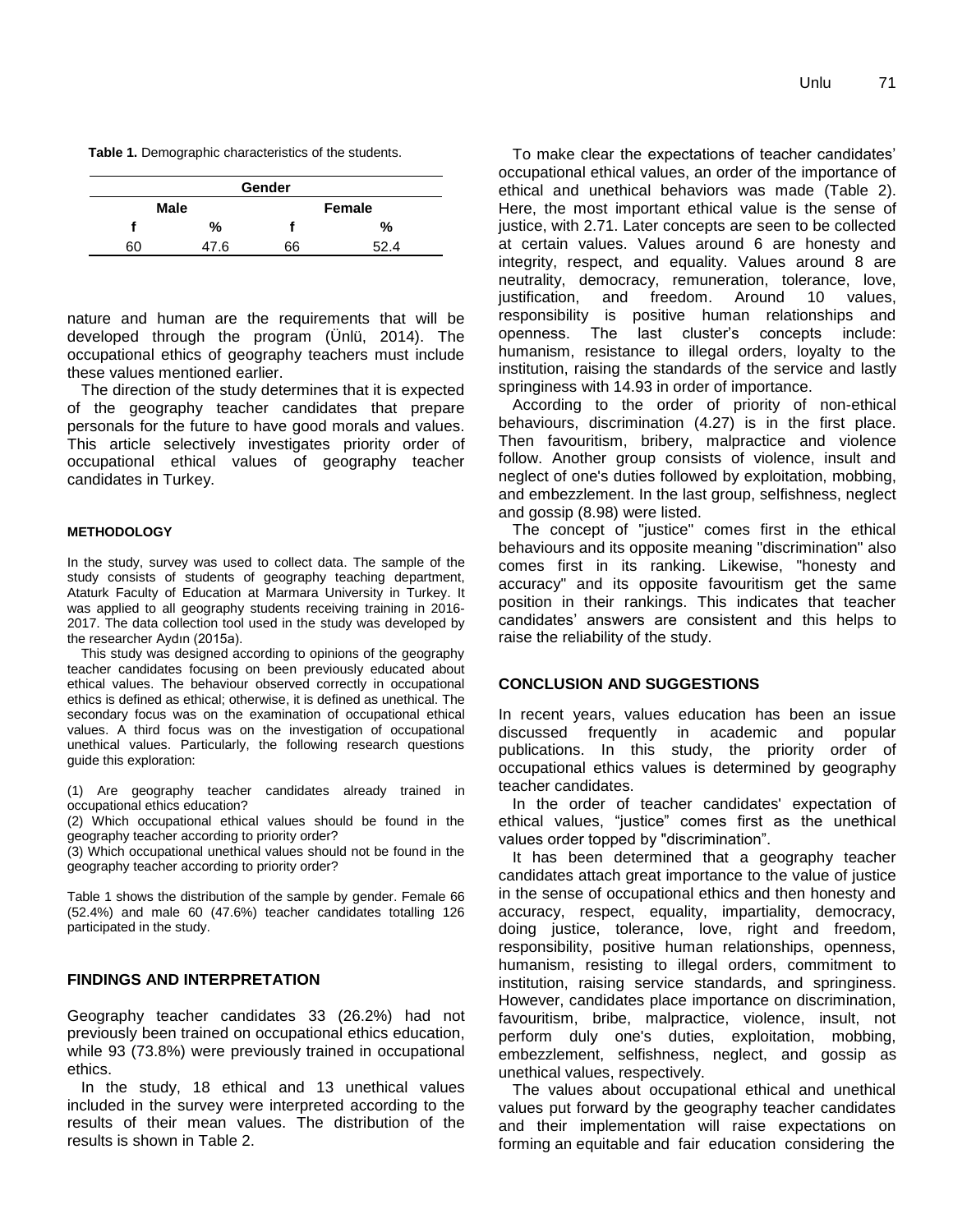| Which occupational ethical values should be found in the<br>geography teacher according to priority order? Sort |      |               | Which occupational unethical values should not be found in<br>the geography teacher according to priority order? Sort |                |               |
|-----------------------------------------------------------------------------------------------------------------|------|---------------|-----------------------------------------------------------------------------------------------------------------------|----------------|---------------|
| <b>Ethical values</b>                                                                                           | Rank | Point average | <b>Unethical values</b>                                                                                               | Rank           | Point average |
| Justice                                                                                                         |      | 2.71          | <b>Discrimination</b>                                                                                                 |                | 4.27          |
| Honesty and accuracy                                                                                            | 2    | 5.09          | Favouritism                                                                                                           | $\overline{2}$ | 4.72          |
| Respect                                                                                                         | 3    | 6.64          | <b>Bribe</b>                                                                                                          | 3              | 4.92          |
| Equality                                                                                                        | 4    | 6.78          | Malpractice                                                                                                           | 4              | 5.13          |
| Impartiality                                                                                                    | 5    | 7.51          | Violence                                                                                                              | 5              | 5.62          |
| Democracy                                                                                                       | 6    | 8.07          | Insult                                                                                                                | 6              | 6.53          |
| Doing justice                                                                                                   |      | 8.12          | Not perform duly one's duties                                                                                         |                | 6.78          |
| Tolerance                                                                                                       | 8    | 8.29          | Exploitation                                                                                                          | 8              | 7.27          |
| Love                                                                                                            | 9    | 8.56          | Mobbing                                                                                                               | 9              | 7.55          |
| Right and freedom                                                                                               | 10   | 8.58          | Embezzlement                                                                                                          | 10             | 7.56          |
| Responsibility                                                                                                  | 11   | 9.83          | <b>Selfishness</b>                                                                                                    | 11             | 8.75          |
| Positive human relationships                                                                                    | 12   | 10.75         | Neglect                                                                                                               | 12             | 8.90          |
| <b>Openness</b>                                                                                                 | 13   | 10.93         | Gossip                                                                                                                | 13             | 8.98          |
| Humanism                                                                                                        | 14   | 11.83         |                                                                                                                       |                |               |
| Resisting to illegal orders                                                                                     | 15   | 13.89         |                                                                                                                       |                |               |
| Commitment to institution                                                                                       | 16   | 13.92         |                                                                                                                       |                |               |
| Raising service standards                                                                                       | 17   | 14.27         |                                                                                                                       |                |               |
| Springiness                                                                                                     | 18   | 14.93         |                                                                                                                       |                |               |

**Table 2.** The occupational ethical value opinions of geography teacher candidates.

responses given in the table. Obeying and applying the ethical and unethical behaviours put forward by the geography teacher candidates will help keep our expectations high.

Training programs need to be structured to cover occupational ethical values. This study was carried out with attendance of geography teaching candidates. For this reason, the results of the study can give more opportunity to evaluate the occupational ethics values determined by geography teacher candidates.

The values that geography teachers carried out in schools were mentioned in the introduction part of this work that there is a need to establish education. For this reason, a study that focuses on the thoughts and activities of the geography teachers about the teaching of values in order to see the current practices is suggested. In other studies on other disciplines, the expectations of occupational ethics in teaching can be done. In-service training could be helpful in the education of occupational ethics that might remain uncompleted during undergraduate study.

# **CONFLICT OF INTERESTS**

The author has not declared any conflicts of interests.

#### **REFERENCES**

Aydın İ (2015a). Kamuda Etik. TBMM Etik Komisyonu Belgesi.

Aydın İ ( 2015b ). Eğitim ve Öğretimde Etik. (7. Baskı). Ankara: Pegem yayıncılık.

- Dilmaç B, Ekşi H (2007). Değerler eğitiminde temel tartışmalar ve temel yaklaşımlar. İlköğretmen Eğitimci Dergisi 14:21-29.
- Geertz C (1973). The interpretation of cultures (Vol. 5019). Basic books.
- Katılmış A, Balcı A (2017). Coğrafya Öğretmeni Adaylarının Değerler Eğitimine Yönelik Görüşlerinin İncelenmesi. Marmara Coğrafya Dergisi 35:1-12.
- Köknel Ö (1996). Bireysel ve Toplumsal Şiddet. İstanbul: Altın Kitaplar.
- MEB (2005). Coğrafya Dersi Öğretim Programı. Talim Terbiye Başkanlığı. Ankara.
- MEB (2015). Eğitim- Öğretim Hizmeti Verenler İçin Mesleki Etik İlkeleri. İnsan Kaynakları Genel Müdürlüğü. Ankara.
- MEB (2016). Mesleki Gelişim Meslek Ahlakı ve Ahilik. MEGEP. Ankara.
- Melé D (2005). Ethical education in accounting: Integrating rules, values and virtues. J. Bus. Ethics 57(1):97-109.
- Mengüşoğlu T (1965). Değişmez değerler ve değişen davranışlar. İstanbul Matbaası, İstanbul.
- Morgan J (2000). Geography teaching for sustainable society. Reflective practice in geography teaching, pp. 168-178.
- Örenel S (2005). Öğretmenlerin Mesleki Etik İlkeleri Kapsamındaki Davranışlarının İlköğretim ve Ortaöğretim Öğrencilerinin Algılarıyla Değerlendirilmesi. Yayınlanmamış yüksek lisans tezi, Marmara Üniversitesi Eğitim Bilimleri Enstitüsü, İstanbul.
- Pelit P, Güçer E (2006). Öğretmen Adaylarının Öğretmenlik Mesleğiyle İlgili Etik Olmayan Davranışlara ve Öğretmenleri Etik Dışı Yönelten Faktörlere İlişkin Algılamaları. Ticaret ve Turizm Eğitim Fakültesi Dergisi. 2:95-119.
- Rokeach M (1973). The Nature of Human Values. New York: Free Press.
- Slater F (1998). Illustrating values in geography education through an examination of research. Int. Res. Geographical Environ. Educ. 7(2):162-167.
- Slater F (2001). Values and values education in the geography curriculum in relation to concepts of citizenship. Citizenship through secondary geography. pp. 42-67.
- Swidler A (1986). Culture in Action: Symbols and Strategies. Am.